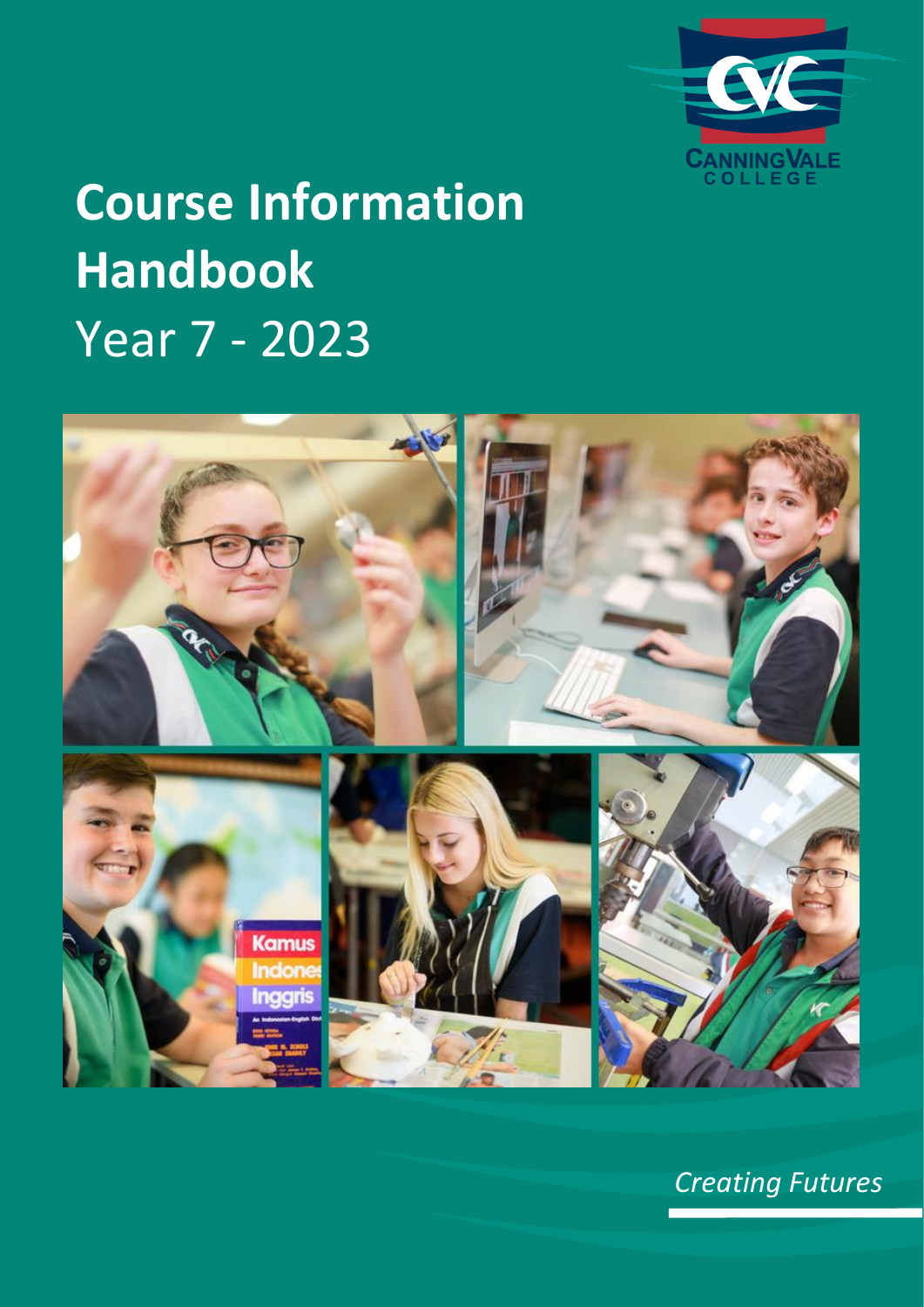# **Curriculum Overview**

In Year 7 all students will have exposure to every learning area. Students will have timetabled classes in Maths, English, Science, Humanities, Physical Education and Health. Year 7 students will choose a Language (Italian or Indonesian) to study for the year. The Technologies, Digital Technologies and The Arts subjects will be rotated over Years 7 and 8 to achieve the correct subject balance to meet SCSA (School Curriculum and Standards Authority) requirements, and to give exposure to as many subjects and contexts as possible. The table below outlines the Year 7 timetable.

| <b>Learning Area</b>                      | <b>Sessions of Study Per Week (1 Session = 64mins)</b> |
|-------------------------------------------|--------------------------------------------------------|
| <b>Compulsory Subjects</b>                | <b>21 Sessions</b>                                     |
| English                                   | 4 sessions                                             |
| <b>Mathematics</b>                        | 4 sessions                                             |
| Humanities and Social Sciences            | 4 sessions                                             |
| Science                                   | 4 sessions                                             |
| Languages (Italian or Indonesian)         | 2 sessions                                             |
| <b>Physical Education</b>                 | 2 sessions                                             |
| Health                                    | 1 session                                              |
| Technologies (see more information below) | 2 sessions                                             |
| The Arts (see more information below)     | 2 sessions                                             |
| <b>Total Overall Sessions</b>             | <b>25 Sessions</b>                                     |

The information included in this handbook gives an overview of the subjects which students will be studying in 2023.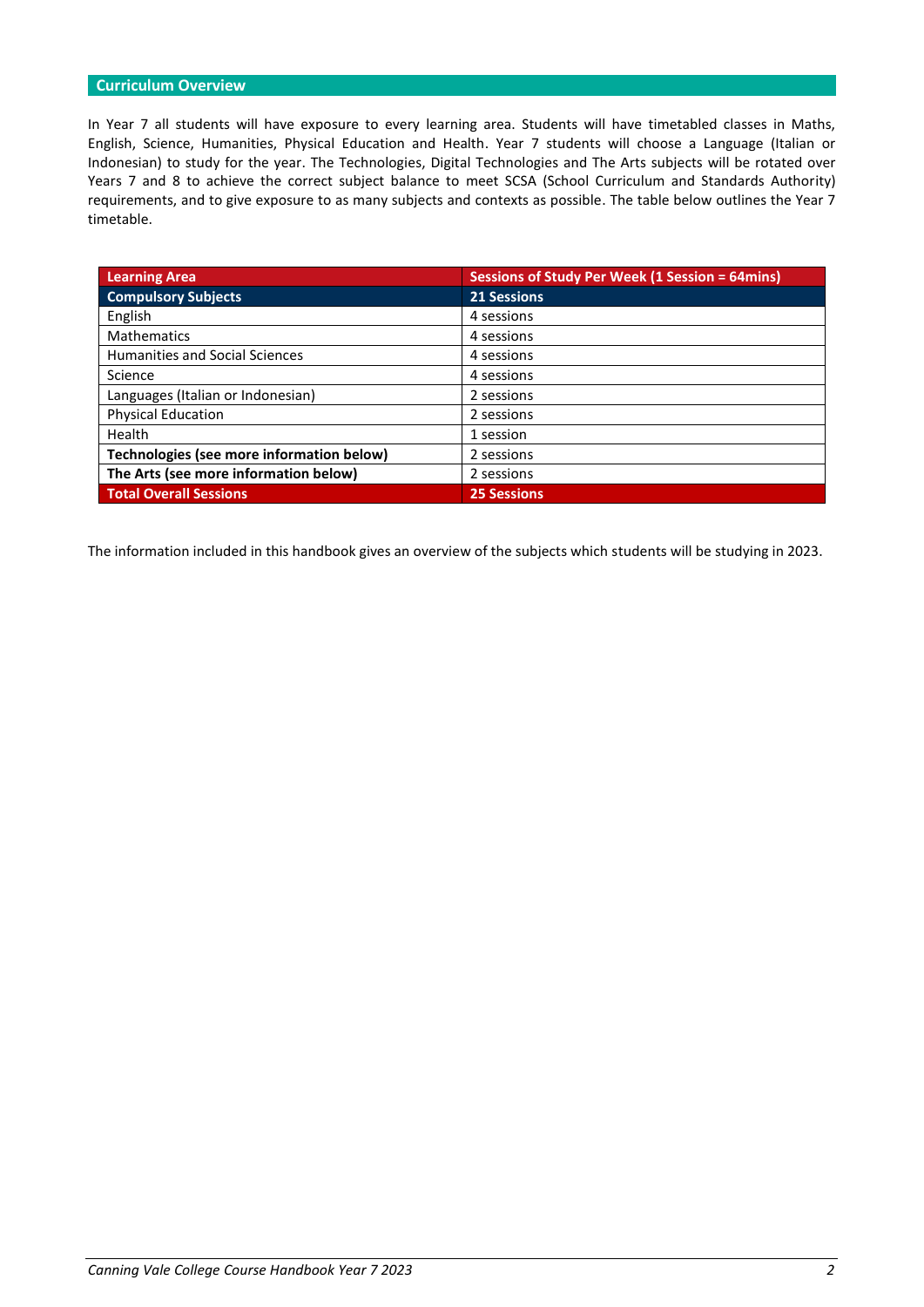# **THE ARTS LEARNING AREA**

# **The Arts Specialist Program**

#### **This is a year-long invitation only course.**

Interested students are required to submit an Expression of Interest Form and then take part in testing and portfolio interviews. From this, successful applicants are invited to join The Arts Specialist Program.

#### **STRUCTURE**

All programs for the Arts Extension Program are specifically designed to extend the student, and enhance their experience with ALL arts areas, in a focused, targeted curriculum. Below are structures for the Arts students involved in specialist learning across multiple contexts. Students involved will take part in all arts areas but in a manner that focuses more on practical making elements, with minor focuses on performative requirements. This setup exemplifies SCSA's (School Curriculum and Standards Authority) recent changes to curriculum, providing students with a broad spectrum of experience within the arts in the first two years of secondary schooling before entering more focused approaches as time progresses. Students involved work cooperatively with all members across the broad Arts community at CVC, over multiple contexts and year levels, contributing to larger scale school productions and events.

All Arts Specialist students will also have access to full day workshops led by an expert in the field, organised on an ad hoc basis, as well as exclusive access to Arts software, such as Adobe Production Suites, and other programs to provide a comprehensive Arts/ICT experience for students.

#### **SEMESTER 1**

## **Visual Arts Enrichment**

Year 7 students involved in the Arts Extension Program will undertake a specialised and highly focused introduction to the Arts, covering foundational skills and making practices in an articulate manner. Students involved in this will have access to high quality, specialist materials, extended curriculum and access to outside specialist tutor incursions. Alongside focused excursion events to further broaden participating students' perspectives in the Arts.

#### **SEMESTER 2**

#### **Dance Extension: Costume Design, Stage Artistry, Lighting Sequences**

Following this, students will undertake a semester of Dance Arts classes, with a major focus on Design Concepts and making practices that inform and emphasise body movement and stage presence. Students working in this context will develop specialised skills in costume design, stage artistry and lighting sequencing. All of which are transferrable skills, capable of being utilised throughout all areas in the Arts.

## **Visual Art**

In Visual Art, students will have the opportunity to use and apply visual art language and artistic conventions as they create their own 2D and/or 3D artwork. Their projects will encourage and develop their ability to respond to their own artwork and the work of others. Studio areas may include drawing, painting, printmaking, textiles, ceramics and sculpture. Students will have the opportunity to have their work displayed in our gallery space throughout the year.

#### **Media Studies**

This practical course will introduce students to the basic communication model and how to explore different viewpoints in contemporary media. Students will develop skills in planning and creating their own media work plus develop the language and skills to respond to their own work and the work of others. Students will be introduced to design processes including storyboarding through to filming and editing to adding special effects using the green screen in our purpose built Media Studio.

Students work as a team, follow timelines, and use processes and strategies to ensure safe and responsible use of media equipment.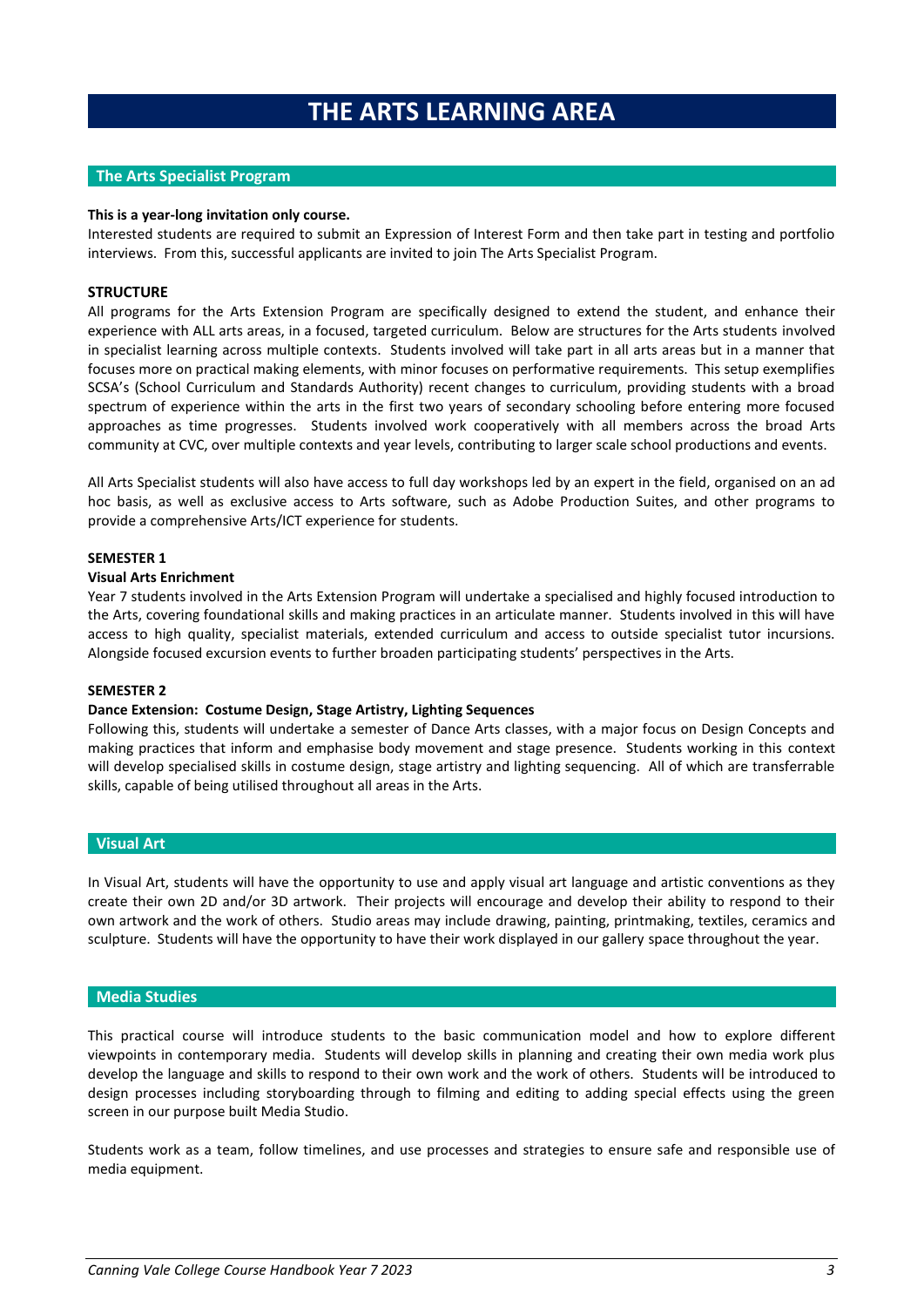# **Drama - Theatre Experience**

"All the world's a stage." Explore the world of drama and theatre in this 'taster' course. Activities include improvisation-based games, mime, pantomime, and voice to help build confidence to perform on stage. Students will develop short plays and learn about Medieval Theatre in our wonderfully equipped Performing Arts Centre. This program may include a professional theatre company production incursion that will incur a charge. This course is great to assist students in gaining confidence in public speaking and as preparation for those wishing to enrol in drama in upper school to have the opportunity to participate in Festivals and School Productions.

#### **Circus**

Learn simple circus skills, develop an understanding of stage practices, learn to engage audiences, work safely in a team and have lots of fun. As part of this course students will receive an overview of the performing arts with a focus on the skills needed to perform in a circus team.

#### **Dance**

In this course students will learn expressive dance and performance skills. Students will be given the opportunity to develop skills in body awareness, balance, flexibility, co-ordination and stamina. This course focuses on a range of dance styles. Students will have the opportunity to perform before audiences. This course will be a great preparation for students wishing to enrol in Dance in upper school.

## **General Music**

Music making using software, and recording and mixing music are presented over a semester in sequence. The courses are designed to provide an introduction to concepts related to contemporary music production, in a practical and interactive way. The courses promote exploration and creativity using current music technology. Learning topics covered include: using simple loops, production analysis, producing, midi introduction, balancing instruments, making music using software, music production, mixing and editing. **Some musical background is required for this subject. School of Instrumental Music (SIM) students who are not successful in being offered a place in our Specialist Music Program will be placed in this course to continue their SIM lessons.**

**Specialist Music Program (by application only - selection process applies)**

Year 7 students who are accepted into the Specialist Music Program will have music classes for 2 sessions per week for the full year, plus some additional lessons and rehearsals will occur outside of normal school hours. Students enrolled in this course are expected to attend and participate in all the musical activities organised. SIM music is separate to the Specialist Music Program. Students can do both.

# **TECHNOLOGIES LEARNING AREA**

# **Design and Technologies – Food Specialisations**

This course offers students experience in the food preparation aspect of Home Economics, particularly experience with food handling and developing preparation skills. Students will gain knowledge of healthy eating and a balanced diet for adolescence.

#### **Design and Technologies – Materials and Technologies Specialisations**

A practical based subject designed to provide students with the opportunity to develop skills in a variety of disciplines such as woodwork, metalwork, jewellery making, plastics and building construction. Focusing primarily in the development of production skills, this subject will provide students with hands-on experience working with materials,